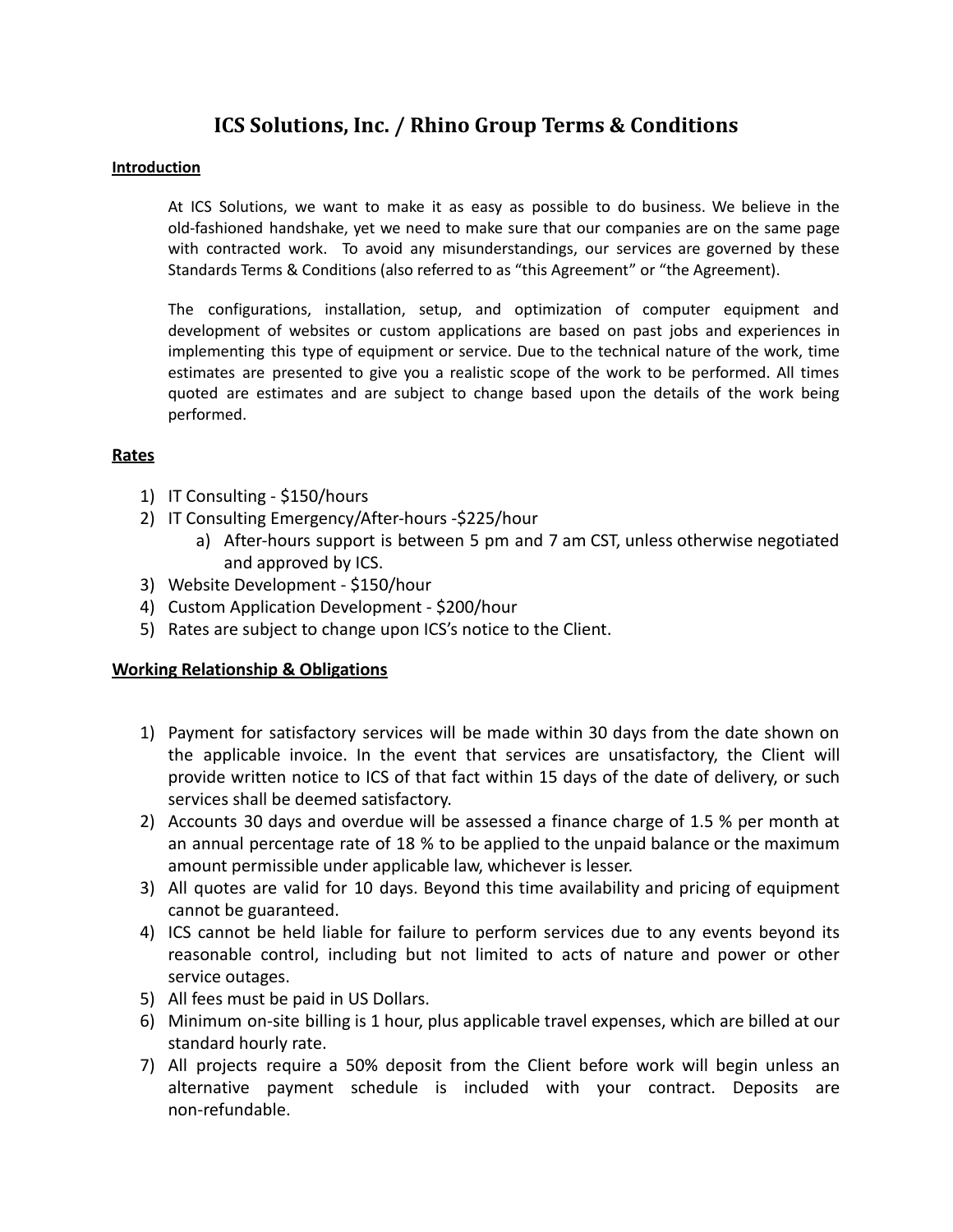- 8) Shipping costs for hardware purchases are invoiced separately, and applicable taxes on hardware are not shown on quotes but are due in accordance with the law as it applies to your company.
- 9) It is the responsibility of the Client to be certain that all data and system backups are performed and in good working order. If the Client is unsure of backup conditions or reliability, it is the responsibility of the Client to say something prior to ICS technicians working on systems, networks, and computers.
- 10) ICS will not be liable for system failures while working on the Client's equipment resulting in lost data or data integrity for any reason.
- 11) The remaining balance is due within 30 days of the Beta presentation of the website.
- 12) ICS invoices 1 month in advance on all recurring services. Please note that web hosting services are invoiced as soon as your website project begins, including hosting charges for ICS development and testing servers.
- 13) ICS is not responsible for errors in key numbers or the accuracy of content; therefore, the website should be proofread and checked by the Client.
- 14) All text and accompanying photos are subject to ICS's approval. ICS is not responsible for lost photos, slides, or other materials.
- 15) ICS reserves the right at any time or for any reason to decline any text or photography that is inappropriate in nature.
- 16) Upon termination, cancellation, or account delinquency, ICS is not responsible for any electronic data regarding your website after 15 days.
- 17) Any website hosted by ICS will be automatically suspended on the 60th day of a past-due invoice. A \$500 re-activation fee will occur to bring the website back online.
- 18) ICS cannot guarantee search engine placement. Overall results may vary for each Client.
- 19) An FTP authorization form must be signed and returned to ICS prior to access being granted.
- 20) In developing a website for the Client, ICS may incorporate ICS's proprietary web modules ("ICS Web Modules"). Any such incorporated ICS Web Modules are licensed to the Client on a non-exclusive basis. Upon termination of this Agreement, the client may transfer the ICS Web Modules to a new host solely for use within the context of the website built by ICS.
- 21) Under no circumstance will source code for ICS Web Modules be provided or sold.
- 22) Reproduction of ICS Web Modules is strictly prohibited. Client warrants that it shall not: (i) misappropriate any part of the ICS Web Modules or modify, disassemble, decompile, reverse engineer, copy, reproduce or create derivative works from or in respect of ICS Web Modules; (ii) damage or tamper with any part of the ICS Web Modules or ICS's servers or systems; (iii) breach or attempt to breach any ICS security measure; or (iv) access the ICS Web Modules or ICS hosting services in order to (A) build a competitive product or service, or (B) copy any ideas, features, functions or graphics embodied in the proprietary website modules. Any improvements, enhancements, or modifications to the ICS Web Modules or other website modules or hosting services that are created, suggested, or requested by the Client shall be automatically assigned to or otherwise owned exclusively by ICS.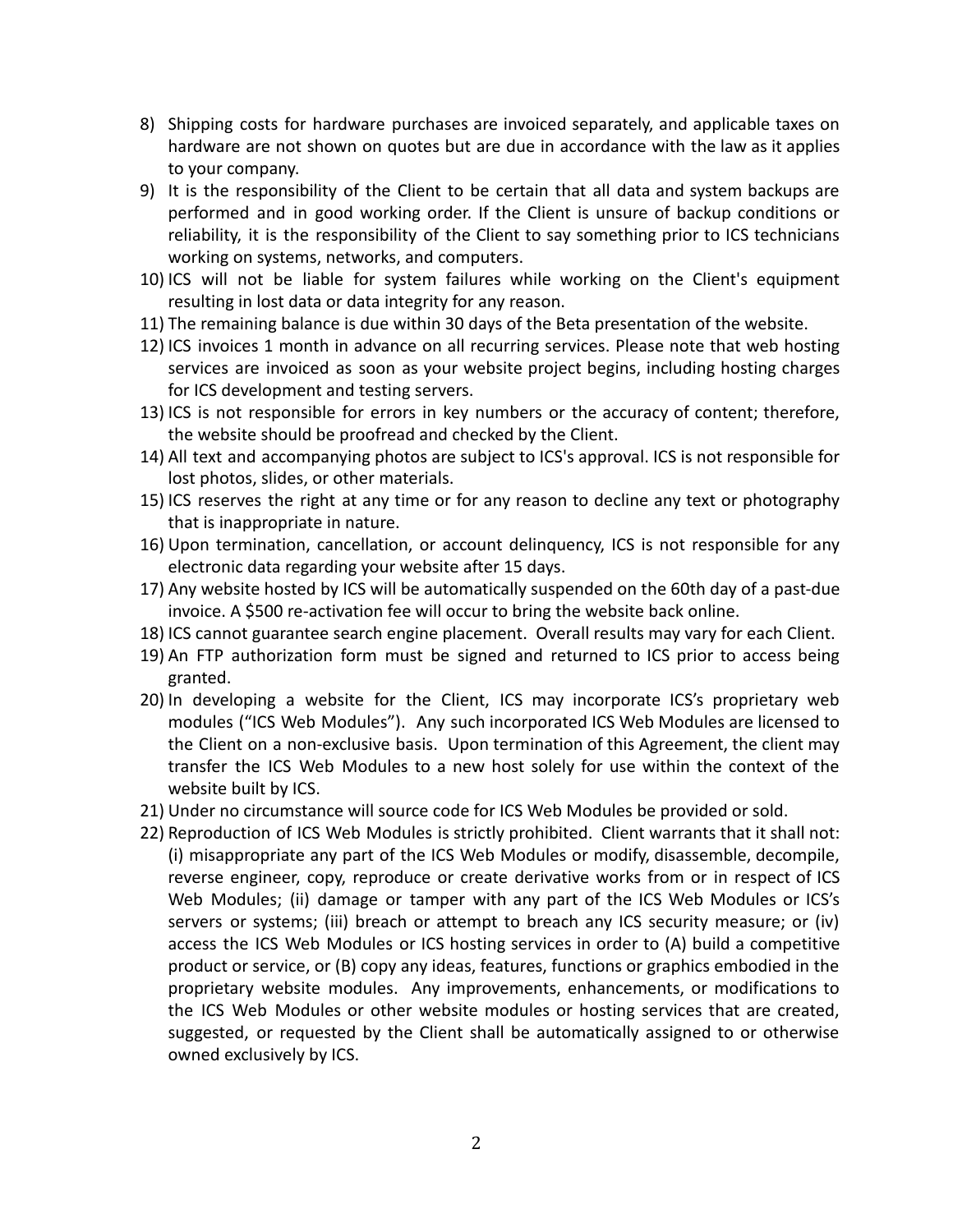23) ICS back-ups are done daily with a 30-day retention period. ICS is not responsible for any loss of data that occurs after a backup has been performed. ICS encourages all clients to keep a copy of website data off-site as well.

# **1. Term and Termination**

- A. **Term**. The term of this Agreement will commence on the Effective Date and will remain and continue in effect, unless terminated, as provided hereunder.
- B. **Termination**. This Agreement may be terminated in whole or in part by either Party (the "non-breaching party") upon written notice to the other party if any of the following events occur by or with respect to such other Party (the "breaching party"): (i) the breaching party commits a material breach of any of its obligations hereunder and fails to cure such breach within thirty (30) days after receipt of notice of such breach or fails to reach an agreement with the non-breaching party regarding the cure thereof; or (ii) any insolvency of the breaching party, any filing of a petition in bankruptcy by or against the breaching party, any appointment of a receiver for the breaching party, or any assignment for the benefit of the breaching party's creditors.

### **2. Warranties**

Client represents, warrants, and covenants: (i) that it will not utilize ICS's services provided hereunder or any website hosted for Client to engage in tortuous or illegal activities, including, without limitation, the dissemination, storage, or display of pornography, defamatory material, computer viruses or other harmful software, or any materials that misappropriate or infringe any third party's intellectual, proprietary, or other property rights,; (ii) that it will abide by all laws, rules, regulations, and self-regulatory principles that are applicable to it; (iii) it shall post on its respective website hosted by ICS a privacy policy that is in compliance with all applicable laws, rules and regulations and that adequately sets forth the Client's use of data in its possession or control; and (iv) that it owns or has permission to use, store, transmit and display all materials on any website hosted for Client. If ICS reasonably believes Client is breaching any of these material warranties, ICS may remove or disable access to all or any portion of the website without notice to Client and may terminate this Agreement for cause. This is section shall survive termination or expiration of this Agreement but only for such time and to the extent necessary for ICS to enforce its rights under the Indemnification section.

# **3. Warranty disclaimers**

ICS EXPRESSLY PROVIDES ALL PRODUCTS AND SERVICES "AS-IS" AND HEREBY DISCLAIMS ALL REPRESENTATIONS AND WARRANTIES, EXPRESS OR IMPLIED, AS TO THE PRODUCTS OR SERVICES, INCLUDING, BUT NOT LIMITED TO, ANY IMPLIED WARRANTIES OF MERCHANTABILITY, TITLE, NON-INFRINGEMENT, OR FITNESS FOR A PARTICULAR PURPOSE. ICS WILL NOT BE LIABLE FOR ANY DAMAGE, LOSS, COST, OR EXPENSE FOR BREACH OF ANY SUCH WARRANTY. ICS DOES NOT WARRANT AGAINST INTERFERENCE WITH THE ENJOYMENT OF THE PRODUCTS OR SERVICES, THAT THE PRODUCTS OR SERVICES ARE ERROR-FREE OR THAT THE OPERATION OF THE SERVICES WILL BE SECURE OR UNINTERRUPTED. THIS SECTION SHALL SURVIVE THE EXPIRATION OR TERMINATION OF THIS AGREEMENT.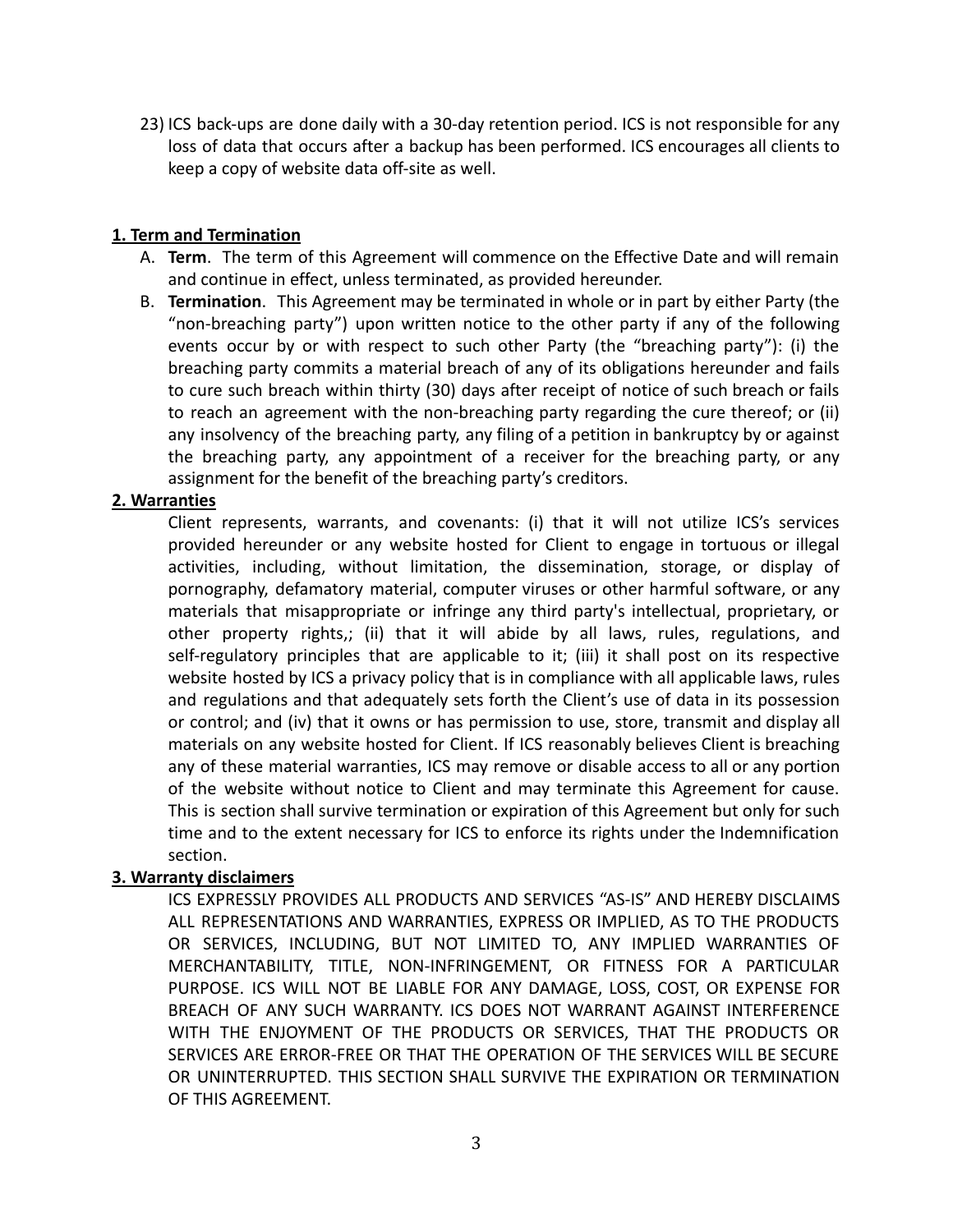# **4. Confidentiality**

- A. "Confidential Information" means any information, data, or know-how disclosed by one party (the "Disclosing Party") to the other (the "Receiving Party"), which, if in written, graphic, machine-readable or other tangible forms, is marked by the Disclosing Party as "Confidential" or "Proprietary," or which, if disclosed orally or by demonstration, (i) is identified by the Disclosing Party at the time of initial disclosure as confidential (ii) the Disclosing Party reduces such identification to writing delivered to the Receiving Party within thirty (30) days of such disclosure (iii) a reasonable party would consider the information as confidential. Confidential Information may include information disclosed to the Receiving Party by an entity related to the Disclosing Party. Confidential Information does not include information, data or know-how which the Receiving Party can demonstrate: (i) was independently developed by the Receiving Party without any use of the Disclosing Party's Confidential Information or by the Receiving Party's employees or other agents (or independent contractors hired by the Receiving Party) who have not been exposed to the Disclosing Party's Confidential Information; (ii) becomes known to the Receiving Party, without restriction, from a source other than the Disclosing Party that had no duty of confidentiality to the Disclosing Party with respect to such information; (iii) was in the public domain at the time it was disclosed or becomes in the public domain through no act or omission of the Receiving Party; or (iv) was rightfully known to the Receiving Party, without restriction, at the time of disclosure.
- B. Treatment of Confidential Information. Each Receiving Party agrees not to use the Confidential Information disclosed to it by the Disclosing Party for the Receiving Party's own use or for any purpose except for evaluation of, and to carry out discussions concerning, and the undertaking of, the Business Opportunity. Each Receiving Party shall not disclose any Confidential Information of the Disclosing Party to third parties except those directors, officers, employees, consultants, and agents who are required to have such information in order to carry out such evaluation and discussions. Each Receiving Party represents that it has had, or shall have, those directors, officers, employees, consultants, and agents to whom Confidential Information of the Disclosing Party is disclosed or who have access to Confidential Information of the Disclosing Party sign a non-disclosure agreement substantially similar in content to this Agreement. Each Receiving Party shall take all reasonable measures (i) to protect the secrecy of and avoid disclosure or unauthorized use of Confidential Information of the Disclosing Party, and (ii) to prevent such Confidential Information from falling into the public domain or the possession of persons other than those persons authorized hereunder to have such information. Such measures shall include using the same degree of care that the Receiving Party uses to protect its own Confidential Information of a similar nature but in no event less than reasonable care. Each Receiving Party agrees to notify the Disclosing Party in writing of any misuse or misappropriation of the Disclosing Party's Confidential Information, which may come to such Receiving Party's attention.
- C. Mandatory Disclosure. In the event that a Receiving Party or its respective directors, officers, employees, consultants, or agents are requested or required by legal process to disclose any of the Confidential Information of the Disclosing Party, such Receiving Party shall give prompt notice to the Disclosing Party so that the Disclosing Party may seek a protective order or other appropriate relief. In the event that such a protective order is not obtained, such Receiving Party shall disclose only that portion of the Confidential Information, which such Receiving Party's counsel advises that such Receiving Party is legally required to disclose.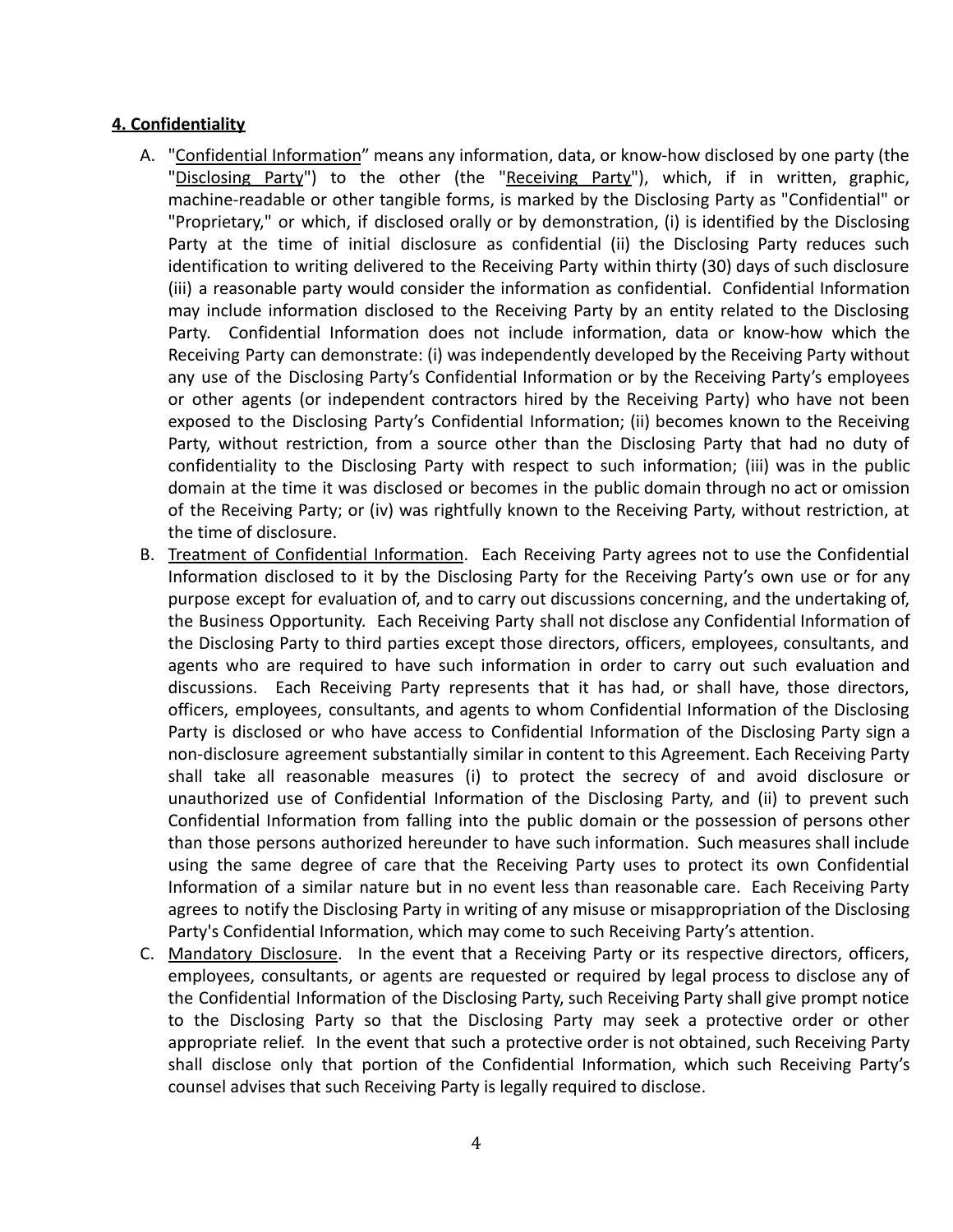#### **5. Indemnification**

Client agrees to indemnify, hold harmless and defend ICS, its affiliates, licensors, and suppliers, and each of their respective directors, officers, employees, contractors, subcontractors, and agents from and against any cost, expense, claim, or liability, including, without limitation, reasonable attorney's fees and costs, arising from or relating to Client's breach or alleged breach of its warranties or other obligations under this Agreement (each, a "Claim"). The client agrees that it shall not settle or take any other action with respect to a Claim without ICS's written consent. ICS may participate in defense of any Claim through counsel of its own choosing. This indemnification section shall survive the expiration or termination of this Agreement.

#### **6. Limitation of Liability**

IN NO EVENT SHALL ICS BE LIABLE TO CLIENT OR ANY OTHER PERSON FOR ANY INDIRECT, INCIDENTAL, CONSEQUENTIAL, OR PUNITIVE DAMAGES, INCLUDING, WITHOUT LIMITATION, LOSS OF PROFIT OR GOODWILL, WASTED EXPENDITURE, LOSS OF DATA, COST OF COVER FOR REPLACEMENT OR SUBSTITUTE GOODS OR SERVICES, FOR ANY MATTER ARISING OUT OF OR RELATING TO THIS AGREEMENT OR ITS SUBJECT MATTER, WHETHER SUCH LIABILITY IS ASSERTED ON THE BASIS OF CONTRACT, TORT OR OTHERWISE, EVEN IF ICS HAS BEEN ADVISED OF THE POSSIBILITY OF SUCH DAMAGES. ICS'S TOTAL LIABILITY FOR DAMAGES SHALL BE LIMITED TO THE TOTAL FEES PAID BY THE CLIENT TO ICS HEREUNDER FOR THE ONE (1) YEAR PERIOD PRIOR TO ANY ACT OR OMISSION GIVING RISE TO ANY POTENTIAL LIABILITY. ICS AND THE CUSTOMER BOTH EXPRESSLY ACKNOWLEDGE THAT THE FOREGOING LIMITATIONS ON LIABILITY ARE A FAIR AND REASONABLE COMPROMISE AND WAIVE ANY RIGHT TO LATER CHALLENGE THEM AS UNREASONABLE, UNCONSCIONABLE, OR OTHERWISE. THIS SECTION SHALL SURVIVE THE EXPIRATION OR TERMINATION OF THIS AGREEMENT.

#### **7. Employee Protection**

Client undertakes and agrees that during the term of the Agreement and, in the event of the expiration or termination of the Agreement for any reason whatsoever, for a period of one (1) year thereafter, the Client will not, directly or indirectly, solicit or hire an employee or consultant or former employee or former consultant of ICS to provide services to or for Client or an affiliate of Client, whether as an employee, contractor, consultant or otherwise. The client recognizes that ICS's employees and consultants are one of its most valuable assets and that ICS has invested a substantial amount of time and resources in training such employees and consultants. If the Client breaches this no solicitation\no hire covenant, it may be difficult to ascertain the precise amount of ICS's damages. In addition to any other rights and remedies that ICS may have, the Client will pay ICS for breach of this non solicitation\no hire provision a sum of liquidated damages equal to the amount of the fee that ICS earned from the Client during the most recent twelve (12) month period during which the ICS provided services to such or Client or former Client. If services were not so provided for a full 12 months, liquidated damages shall equal an annualized amount of the fees actually charged for services during the partial 12-month period that services were provided. Client and ICS both agree that the amount established hereunder as liquidated damages is reasonable under the